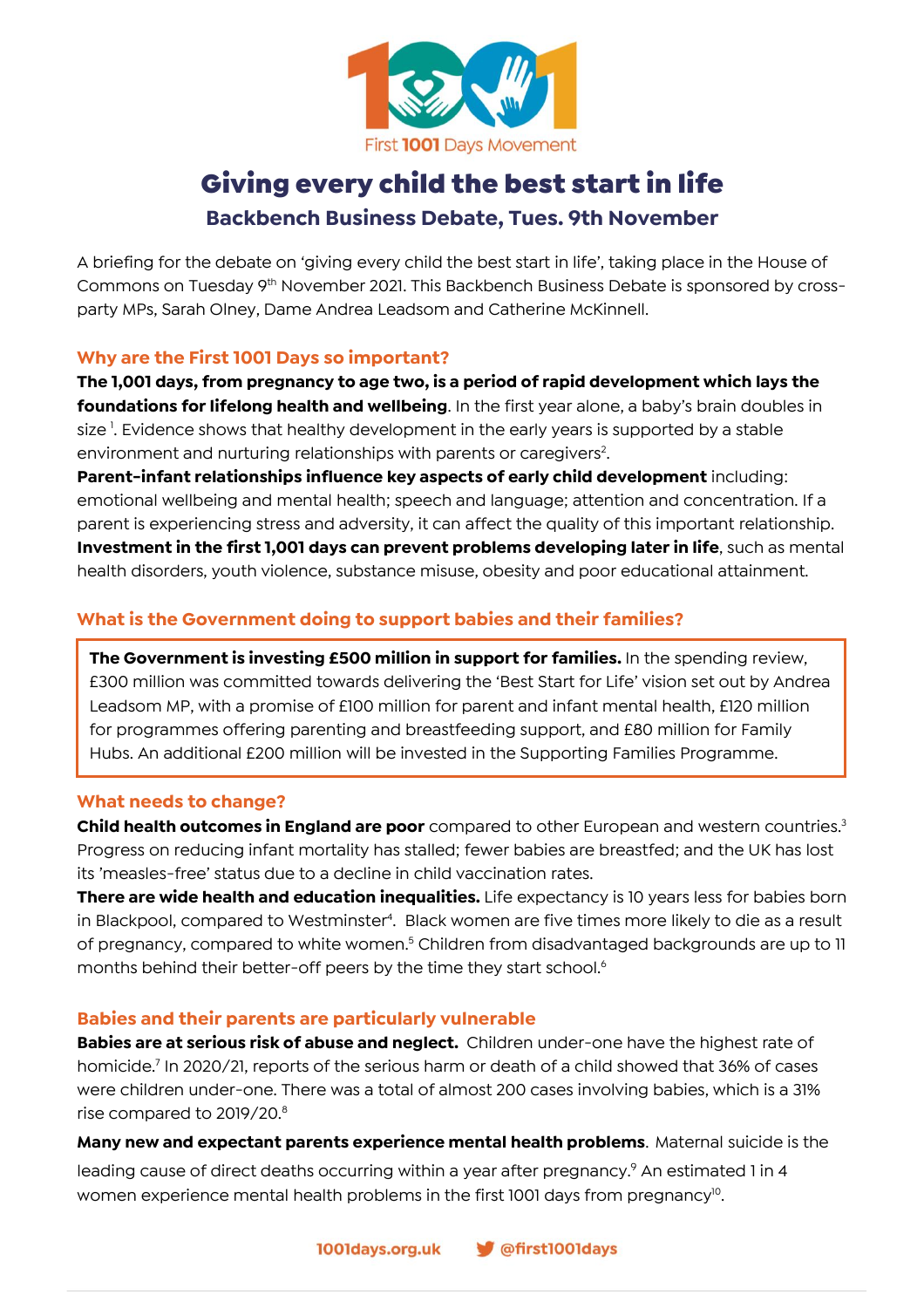

While depression and anxiety are the most common perinatal mental health problems, other conditions include eating disorders, psychosis, bipolar disorder, and schizophrenia. 1 in 10 fathers are also affected by perinatal mental health problems<sup>11</sup>.

**COVID-19 restricted access to services that support families.** 60% of local authorities redeployed health visitors away from supporting families during the pandemic. <sup>12</sup> Half of services for children under-two said they were unable to continue supporting all families in person<sup>13</sup>. After lockdown restrictions lifted, many continue to offer remote or restricted support.

# Topics for debate: giving every child the best start in life

It is positive that the Government has recognised the importance of the First 1001 Days, however clarity is needed on the scale of investment in babies' lives. Family Hubs and the Supporting Families Programme will receive the biggest proportion of the £500 million package announced in the Spending Review, but this includes provision for families with children of all ages, not just babies. It is also unclear if the new mental health funding will include services for 0-2s.

### **1. Mental health services for parents and their babies**

Access to specialist perinatal mental health services has improved in England<sup>14</sup>. However, support needs to be available to a broader range of parents who do not reach the threshold for specialist services, as mild to moderate perinatal mental problems can still have a debilitating effect. More universal and targeted services are needed to prevent, detect and treat perinatal mental health problems, as the total cost to society is about £8.1 billion per year of births in the UK.<sup>15</sup>

Greater provision is also needed for babies whose mental health is at risk. This includes babies who have experienced neglect or abuse, or whose early relationships are disturbed due to parental conflict or unresolved trauma. In a UK survey of the CAMHS workforce, only 36% of professionals said there were mental health services that work effectively with children aged 0-2 and only 9% said there was sufficient provision available for those 'at risk'.<sup>16</sup> Specialised Parent-Infant teams are multidisciplinary teams who provide therapeutic support to families when their baby's mental health is at risk. There are currently less than 40 of these teams in the UK.

### **Questions to government on mental health services for parents and their babies**

There was a welcome announcement of £100 million for parent and infant mental health support in the Spending Review:

- How will this funding be allocated to support perinatal mental health, infant mental health and the parent-infant relationship?
- How will the Government ensure that a broad range of parents and their babies can benefit from mental health support in their local community?
- Will all local authority areas receive funding for these mental health services? If not, how will funding be targeted to address the current postcode lottery of services?

@first1001days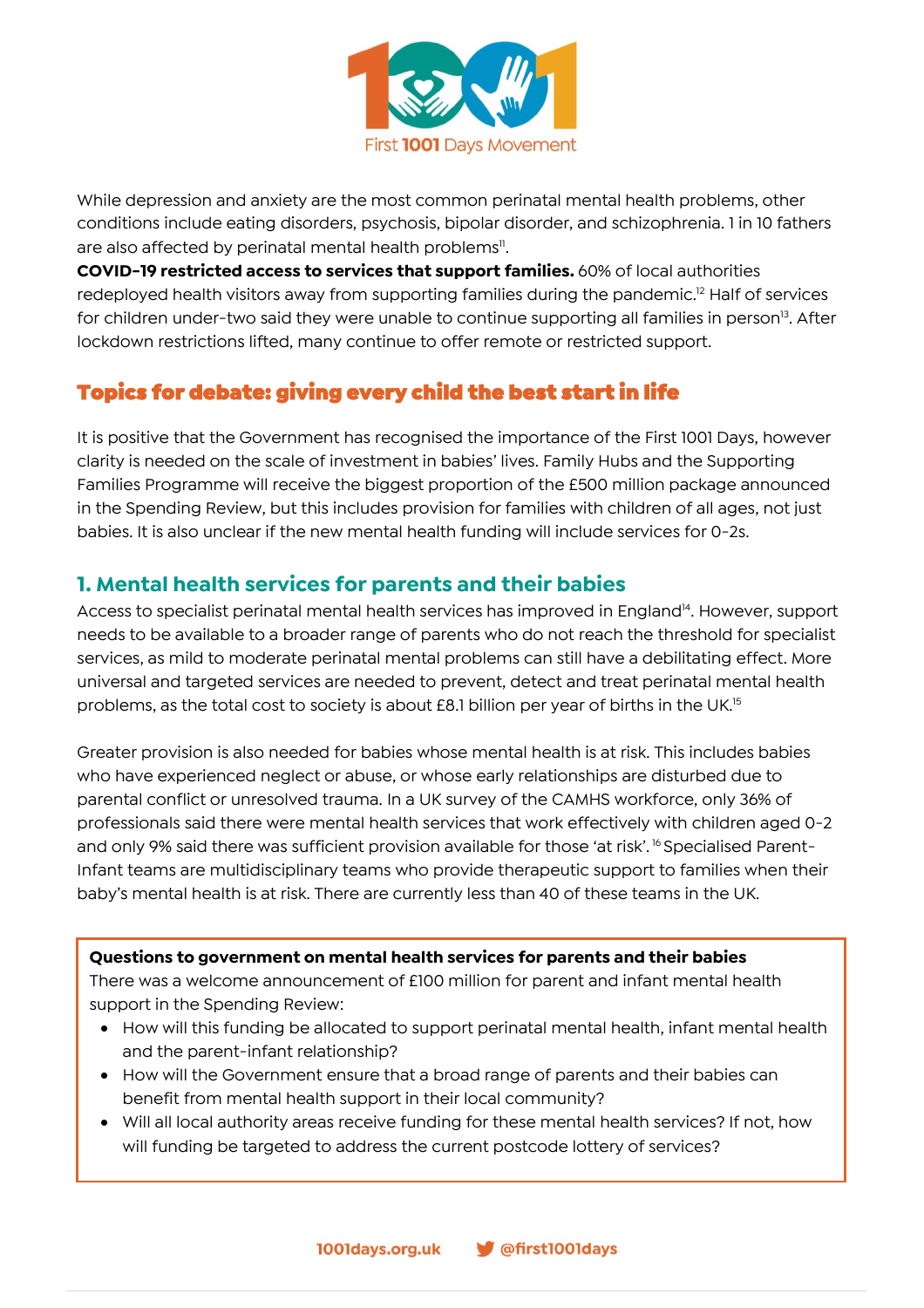

### **2. Funding for the core services supporting families in the first 1001 days Health visitors**

Health visitors are specialist public health nurses that lead on delivery of the Healthy Child Programme, which includes screening, immunisation, child health and development reviews, and parenting support. Every family is entitled to a minimum of five health visiting checks in England, which puts health visitors in a good position to identify and respond to perinatal mental health problems, child developmental concerns, and safeguarding concerns.

However, the number of health visitors has plummeted by around 30% since 2015<sup>17, 18</sup> when commissioning was handed over to local authorities and the public health grant was cut<sup>19</sup>. During the pandemic, 60% of local authorities redeployed health visitors away from supporting families $^{20}$ . One in five babies missed out on their 6-8 week check, while one in four missed their 12 month check.<sup>21</sup> Yet even before the pandemic, there was unwarranted variation in the delivery of health visiting checks<sup>22</sup> and many were delivered over the phone or by post, $23$  making it harder to assess risks like domestic abuse and child development needs.

There is currently no national plan to address falling health visiting workforce numbers. The Government's Spending Review stated that it "maintains the Public Health Grant in real terms, enabling local authorities across the country to continue delivering frontline services like child health visits." In fact, the Government is maintaining the Public Health Grant at a level that is too low for many local authorities to resource health visiting services that can deliver face-to-face visits and the support described in the Healthy Child Programme and other national guidance.

### **Children's services**

Children's services are caught in a cycle of increasing demand and late interventions, such as children being taken into care. This means that there is less resource for early intervention services that support families to overcome challenges like parental conflict. The most deprived Local Authorities have experienced the most significant declines in early intervention spending - a decline of as much as 60% per child.

### **Questions to government on core services supporting families in the first 1001 days Health visiting**

- As many families do not currently receive the five mandated health visiting contacts they are entitled to, will the Government invest in rebuilding the health visiting workforce?
- What is the new Office for Health Promotion and Disparities doing to challenge and support local areas to deliver the Healthy Child Programme?
- More detail is needed on the pilots of "innovative workforce models" for health visiting. Which models are being tested? What outcomes are being measured? Will this dilute the health visiting workforce by increasing the proportion of lower-skilled staff?

### **Children's services**

- The Spending Review included a £4.8 billion increase in grant funding for local authorities over the next three years. What proportion of this will be invested in children's services?
- How will the Government ensure that there is local authority investment in early interventions like family help, as well as late interventions like looked after children?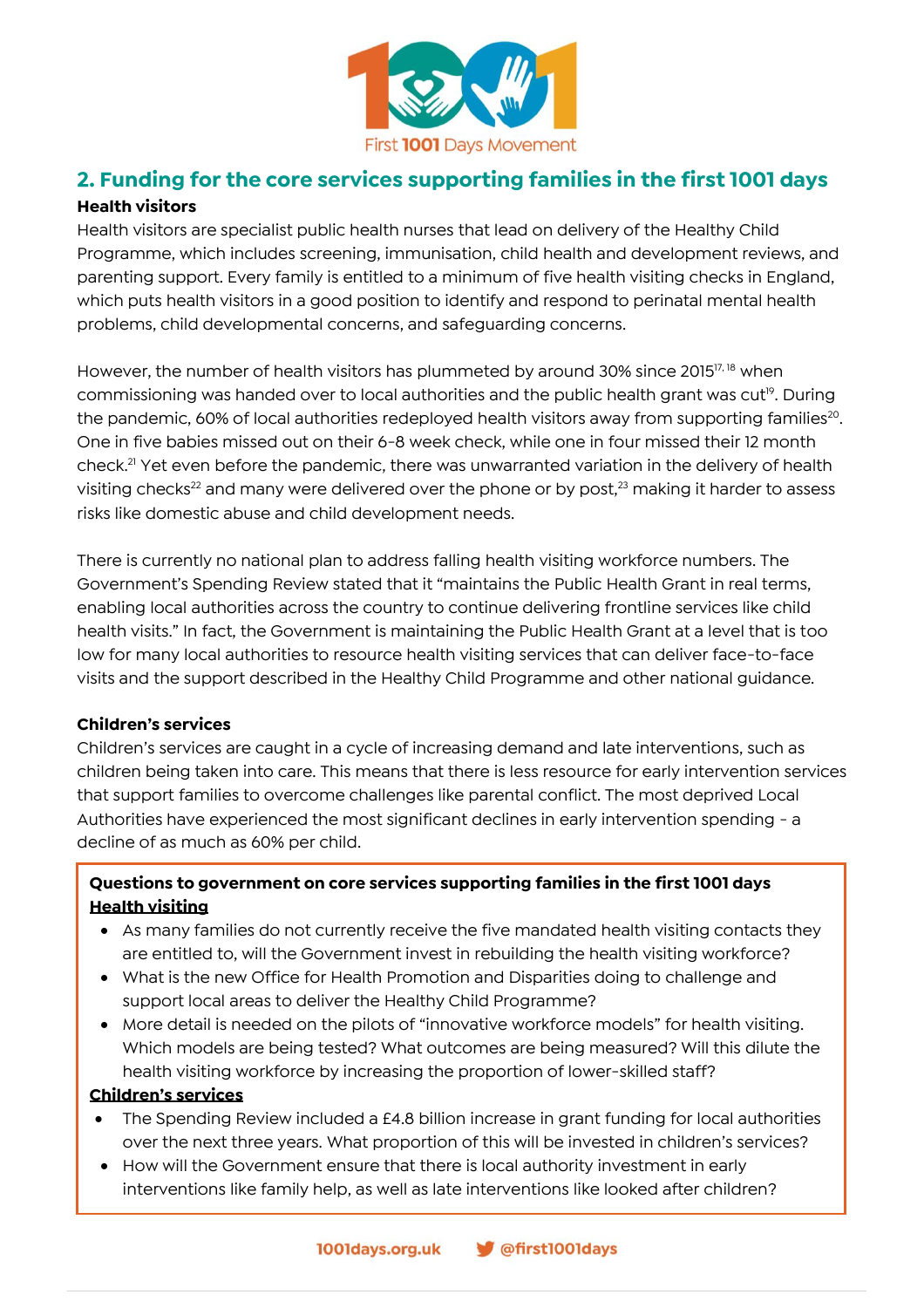

## **3. Family Hubs and better integration of services**

The Government's Family Hubs programme aims to bring together a range of early help services for families with children and young people aged 0-19. Evidence shows that effective integration of services in the earliest years can bring broad benefits, for example Sure Start Children's Centres were shown to "decisively" reduce hospitalisations during childhood.<sup>24</sup> However, since 2010 more than 1,300 children's centres have closed.<sup>25</sup> Recent research found that 82% of parents of 0-5s in England struggled, or were unable, to access vital non-childcare early years services, such as parent and baby groups and parenting programmes.<sup>26</sup>

The Government has now committed £80 million to rolling out and improving Family Hubs in 75 local authorities across England, with £50 million for parenting programmes. However, there is still uncertainty about what a Family Hub is required to deliver for children. A minimum guarantee of services should include maternity, health visiting, breastfeeding, mental health support, parent and baby groups, and parenting programmes.

The success of Family Hubs will be dependent on:

- Long-term funding for a highly skilled workforce and services within hubs.
- Improved integration between healthcare services and social services for babies, children and families.
- Effective outreach to families who are at risk of poor outcomes but unable or unwilling to seek support, and to families who do not live within the vicinity of a family hub.

### **Questions to government on Family Hubs**

- Can the Government provide detail on the £80 million announced for family hubs in the spending review? Is this in addition to the £34 million previously announced? How will the funding be broken down across the three-year period?
- Will each Family Hub be required to provide an offer of services for children aged 0-2 that improves outcomes and tackles inequalities? Will statutory guidance be used to set out these expectations?
- Will the Health and Care Bill create strong levers for improving the integration of services in the earliest years by:
	- o Putting the bespoke guidance for children and young people on a statutory footing?
	- o Extending the Better Care Fund to create pooled budget arrangements for integrating children's services, as is already the case with adults' services?
- Will funding for Family Hubs be allocated to local areas with the greatest need, where child outcomes are worst and early intervention services have been cut most?
- What type of parenting programmes will be funded and which local areas will benefit?

For further information on this briefing, please contact: Vicky.nevin@nspcc.org.uk